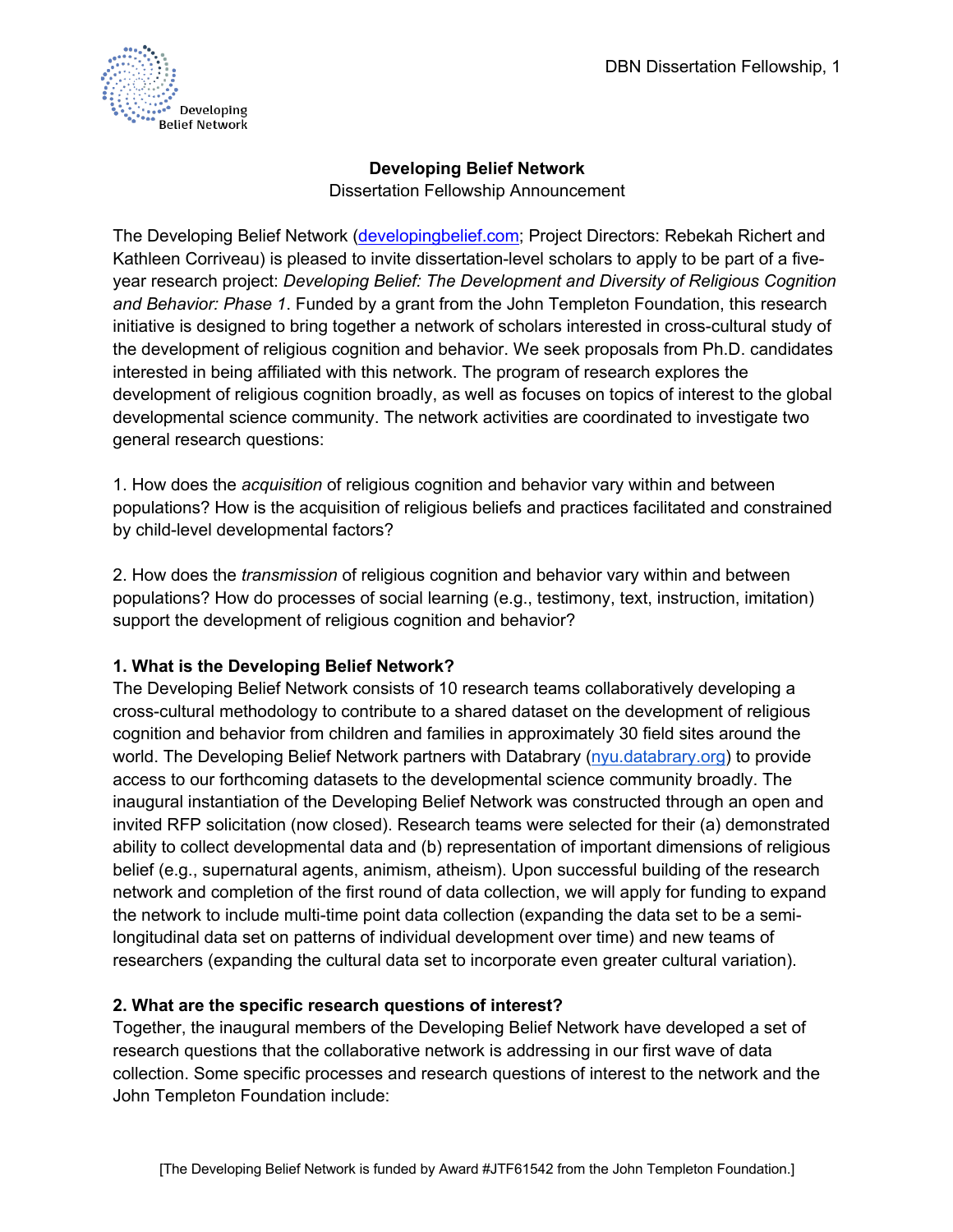● **Entities, Agents, Forces, and Causes:** What are the supernatural, spiritual and religious concepts present in children's contexts? How do children develop an understanding of those concepts?

● **Religious Identity:** What aspects of religious identity (e.g., group membership, normative behaviors) are children aware of and at which ages? How do children develop an understanding of religious identity?

● **Transmission:** How are religious and supernatural beliefs transmitted? What are the sources of information and practices associated with the transmission of religious and supernatural beliefs?

Graduate students working on similar or related topics are the primary focus of this call.

#### **3. What is the purpose of the Dissertation Fellowships?**

The Developing Belief Network will support up to 2 Ph.D. candidates, with a focus on supporting students completing their dissertation writing and submitting a manuscript from their dissertation. The purpose of these Dissertation Fellowships is to build the field of researchers studying the above topics, regardless of whether or not an individual's dissertation advisor(s) focus(es) on this topic. Recipients of the Dissertation Fellowships will not be expected to collect data for the collaborative dataset described above. Instead, awardees will be expected to be focusing their dissertations on questions related to the goals of the Developing Belief Network.

#### **4. What is expected of Dissertation Fellowship Recipients?**

a. Dissertation fellowship recipients are expected to be writing a dissertation to be submitted in the 2021-2022 academic year. Dissertation topics should be related to the research topics of interest to the Developing Belief Network (see Section 2), and are likely to utilize data collected with children and parents at a location outside of the United States or with an understudied population within the United States.

b.All dissertation grant fellowship recipients must commit to attending a collaborative site meeting during the year of their dissertation fellowship to present their preliminary or completed research. Dissertation fellowship recipients will be asked to submit regular progress reports.

c. Dissertation fellowship recipients will be expected to actively engage in dissemination of their findings, through conference presentations and manuscript submissions. d. Dissertation fellowship recipients will be asked to contribute content to a website devoted to this project. Content may include descriptions of their field site and lay summaries of key findings.

#### **5. Who Can Apply?**

Dissertation fellowship proposals are invited from students (either US or non-US citizens) who are PhD candidates (or the equivalent). Fellowships are unavailable for students who currently reside in a country on an US OFAC Sanctions List. Fellowships will not be given to students working with the project leaders (Drs. Rebekah Richert and Kathleen Corriveau) or with PIs who have been selected to lead research teams in the Developing Belief Network (i.e., are receiving a Full Award from the initial RFP).